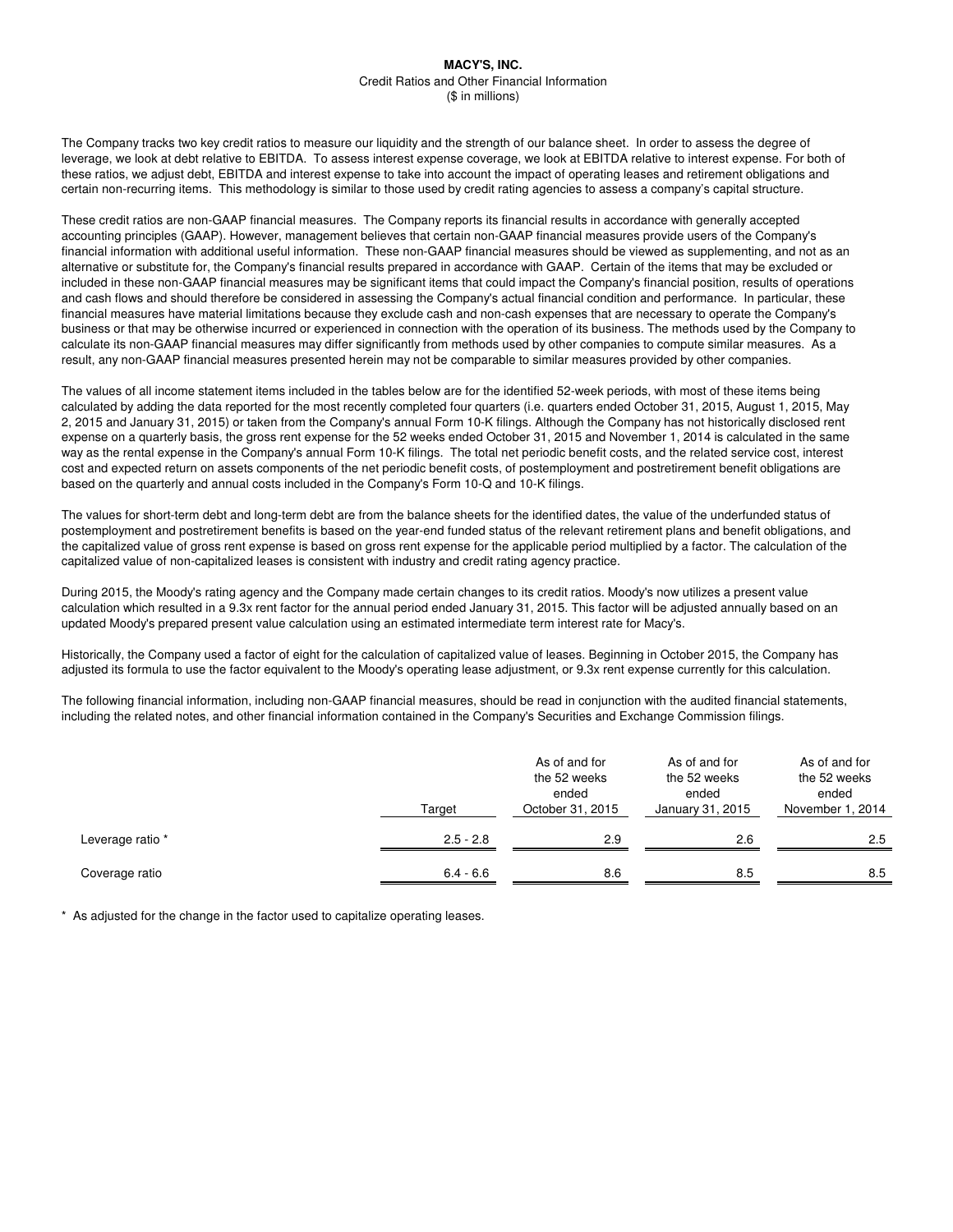### **Adjusted EBITDA**

Management believes that Adjusted EBITDA is a useful measure in evaluating the Company's ability to generate cash flow from its operations.

As computed below, Adjusted EBITDA represents earnings before interest, taxes and depreciation and amortization, adjusted to exclude the effects of impairments, store closing and other costs, gross rent expense, and the excess of the net periodic benefit costs of the Company's postretirement and postretirement benefit obligations over the related service cost components of such benefit costs.

|                                                               | As of and for<br>the 52 weeks<br>ended<br>October 31, 2015 |       | As of and for<br>the 52 weeks<br>ended<br>January 31, 2015 |       | As of and for<br>the 52 weeks<br>ended<br>November 1, 2014 |       |
|---------------------------------------------------------------|------------------------------------------------------------|-------|------------------------------------------------------------|-------|------------------------------------------------------------|-------|
| Most Comparable GAAP Measure:                                 |                                                            |       |                                                            |       |                                                            |       |
| Net income                                                    |                                                            | 1,320 | \$                                                         | 1,526 | \$                                                         | 1,544 |
| Non-GAAP Measure:                                             |                                                            |       |                                                            |       |                                                            |       |
| Net income                                                    | \$                                                         | 1,320 | \$                                                         | 1,526 | \$                                                         | 1,544 |
| Add back interest expense                                     |                                                            | 366   |                                                            | 395   |                                                            | 397   |
| Add back premium on early retirement of debt                  |                                                            | 17    |                                                            | 17    |                                                            |       |
| Deduct interest income                                        |                                                            | (1)   |                                                            | (2)   |                                                            | (2)   |
| Add back federal, state and local income tax expense          |                                                            | 765   |                                                            | 864   |                                                            | 846   |
| Add back impairments, store closing and other costs           |                                                            | 198   |                                                            | 87    |                                                            | 88    |
| Add back depreciation and amortization                        |                                                            | 1,057 |                                                            | 1,036 |                                                            | 1,029 |
| Add back gross rent expense (Note 1)                          |                                                            | 304   |                                                            | 299   |                                                            | 299   |
| Add back net periodic benefit costs of the postemployment and |                                                            |       |                                                            |       |                                                            |       |
| postretirement benefit obligations in excess of the service   |                                                            |       |                                                            |       |                                                            |       |
| cost components (Note 2)                                      |                                                            | (13)  |                                                            | (27)  |                                                            |       |
| <b>Adjusted EBITDA</b>                                        |                                                            | 4,013 |                                                            | 4,195 |                                                            | 4,205 |
|                                                               |                                                            |       |                                                            |       |                                                            |       |

### Note 1

The add back of gross rent expense in calculating Adjusted EBITDA treats the Company's periodic rent expense under the relevant lease agreements in a manner consistent with the Company's owned properties.

| ' estate<br>Real  |     | w | 287 |     |
|-------------------|-----|---|-----|-----|
| Personal property |     |   |     |     |
|                   | 304 |   | 299 | 299 |

# Note 2

The add back of the excess net periodic benefit cost of the Company's postemployment and postretirement benefit obligations over the service cost component of such benefit costs in calculating Adjusted EBITDA recognizes the fact that the service cost components of the net periodic benefit costs are primarily operating type costs and should be included in Adjusted EBITDA, while all other components of the net periodic benefit costs are primarily financing type costs and should be excluded from Adjusted EBITDA. Net periodic benefit costs include, where applicable, service cost, interest cost, expected return on assets, amortization of net actuarial gains and losses and the amortization of prior service costs or credits.

| Net periodic benefit costs:                                |      |      |      |
|------------------------------------------------------------|------|------|------|
| Pension plan                                               | (56) | (64) | (9)  |
| Supplementary retirement plan                              | 41   | 38   | 42   |
| Postretirement benefit obligations                         |      |      | 5    |
| Less service cost component of net periodic benefit costs: |      |      |      |
| Pension plan                                               | (6)  | (6)  | (33) |
| Supplementary retirement plan                              |      |      | (1)  |
| Postretirement benefit obligations                         |      |      |      |
|                                                            | 13)  |      |      |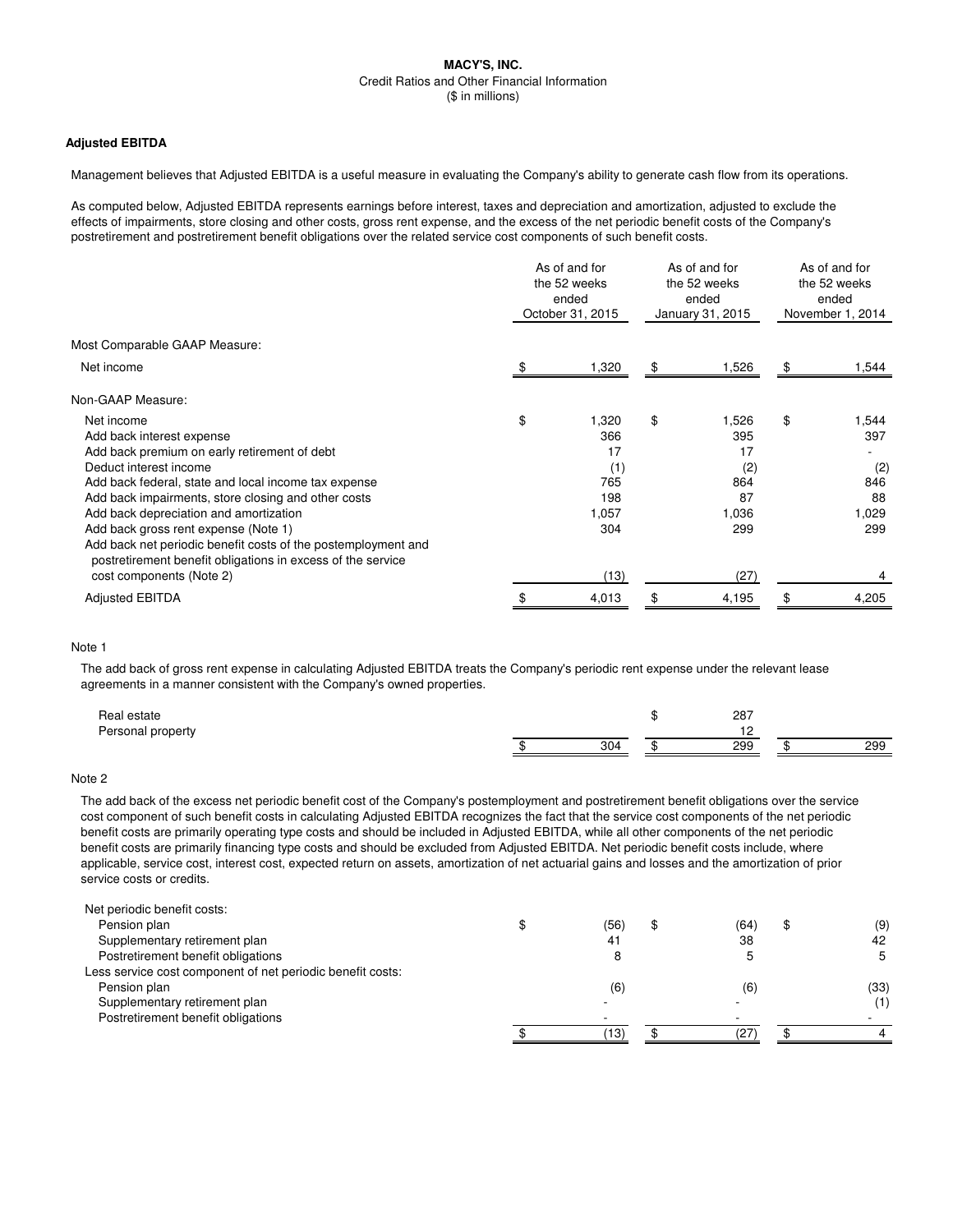#### **Leverage ratio**

Management believes that the leverage ratio, as computed below and defined as Adjusted debt divided by Adjusted EBITDA, is a useful measure in evaluating the Company's ability to cover its debt-like obligations.

As computed below, Adjusted debt represents the Company's short-term and long-term debt, adjusted to include the underfunded status of the Company's postemployment and postretirement benefit obligations, net of an assumed 37% tax benefit, and a rent factor equal to periodic annual reported gross rent expense multiplied by a factor.

As computed above, Adjusted EBITDA represents earnings before interest, taxes and depreciation and amortization, adjusted to exclude the effects of impairments, store closing and other costs, gross rent expense, and the excess of the net periodic benefit costs of the Company's postretirement and postretirement benefit obligations over the related service cost components of such benefit costs.

|                                                                               | As of and for<br>the 52 weeks<br>ended<br>October 31, 2015 |              | As of and for<br>the 52 weeks<br>ended<br>January 31, 2015 |             | As of and for<br>the 52 weeks<br>ended<br>November 1, 2014 |              |
|-------------------------------------------------------------------------------|------------------------------------------------------------|--------------|------------------------------------------------------------|-------------|------------------------------------------------------------|--------------|
|                                                                               |                                                            |              |                                                            |             |                                                            |              |
| Most Comparable GAAP Ratio:                                                   |                                                            |              |                                                            |             |                                                            |              |
| Short-term debt                                                               | \$                                                         | 857          | \$                                                         | 76          | \$                                                         | 483          |
| Long-term debt                                                                |                                                            | 7,106        |                                                            | 7,265       |                                                            | 6,736        |
| Total debt                                                                    |                                                            | 7,963        | \$                                                         | 7,341       | \$                                                         | 7,219        |
| Net income                                                                    |                                                            | 1,320        | \$                                                         | 1,526       | \$                                                         | 1,544        |
|                                                                               |                                                            | 6.0          |                                                            | 4.8         |                                                            | 4.7          |
| Non-GAAP Ratio:                                                               |                                                            |              |                                                            |             |                                                            |              |
| Short-term debt<br>Long-term debt<br>Underfunded status of postemployment and | \$                                                         | 857<br>7,106 | \$                                                         | 76<br>7,265 | \$                                                         | 483<br>6,736 |
| postretirement benefits (Note 1)                                              |                                                            | 941          |                                                            | 941         |                                                            | 580          |
| Capitalized value of gross rent expense (Note 2)                              |                                                            | 2,827        |                                                            | 2,781       |                                                            | 2,781        |
| Adjusted debt                                                                 |                                                            | 11,731       |                                                            | 11,063      |                                                            | 10,580       |
| <b>Adjusted EBITDA</b>                                                        |                                                            | 4,013        |                                                            | 4,195       |                                                            | 4,205        |
|                                                                               |                                                            | 2.9          |                                                            | 2.6         |                                                            | 2.5          |

#### Note 1

The inclusion of the underfunded status (the amount by which the projected benefit obligation or accumulated postretirement benefit obligation exceeds the fair value of plan assets) of the Company's postemployment and postretirement obligations in Adjusted debt treats the Company's net liability under the relevant benefit plans as debt equivalents. The assumed tax benefit represents the tax deductibility of contributions which impact the funded status of the plans.

| (Overfunded) underfunded status:                                                                      |       |       |       |
|-------------------------------------------------------------------------------------------------------|-------|-------|-------|
| Pension plan                                                                                          | 330   | 330   | (73)  |
| Supplementary retirement plan                                                                         | 920   | 920   | 770   |
| Postretirement benefit obligations                                                                    | 243   | 243   | 223   |
| Less income tax effect of underfunded status of the<br>pension and supplementary retirement plans and |       |       |       |
| postretirement benefit obligations                                                                    | (552) | (552) | (340) |
|                                                                                                       | 941   | 941   | 580   |

Note 2

The inclusion of the capitalized value of gross rent expense, as calculated by multiplying the periodic annual reported gross rent expense by a factor of 9.3x.